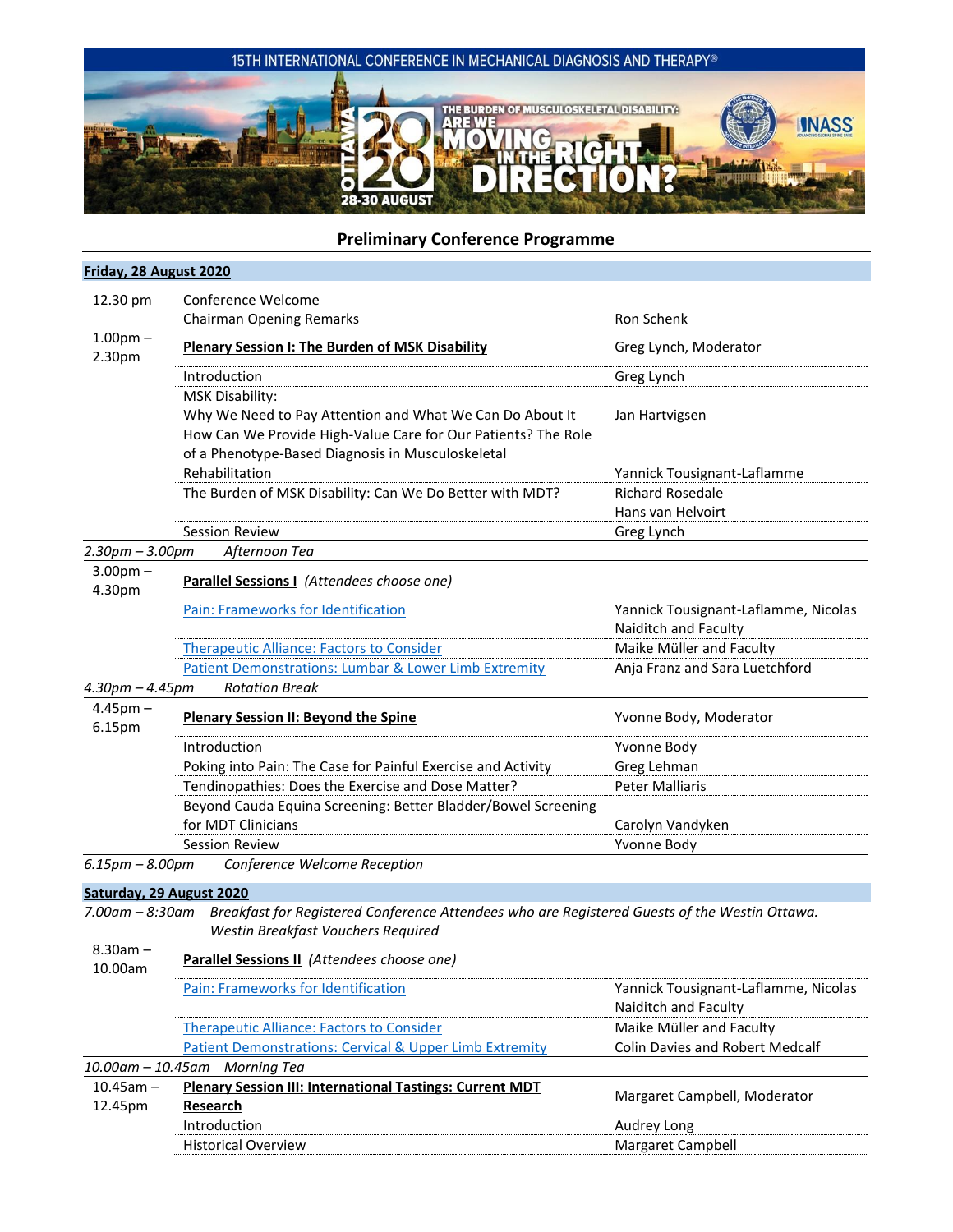|                        | Saturday, 29 August 2020 Continued                                                                     |                                     |
|------------------------|--------------------------------------------------------------------------------------------------------|-------------------------------------|
|                        | Special Tests of the Shoulder? How Often Do They Change with<br>MDT Screening of the Spine?            | David Vandeput                      |
|                        | Can MDT Reduce Surgical Rates Compared to Usual Care?                                                  | Sinikka Kilpikoski                  |
|                        | <b>Preventing Lumbar Surgery</b>                                                                       | Hans van Helvoirt                   |
|                        | The role of the MDT Clinician in Predicting Relevant Modic<br>Changes on MRI                           | Henk Tempelman                      |
|                        | Research Panel - Q & A                                                                                 | Audrey Long                         |
| $12.45$ pm – 2.15pm    | Awards Luncheon Buffet                                                                                 |                                     |
| $2.15pm -$<br>3.45pm   | Parallel Sessions III (Attendees choose one)                                                           |                                     |
|                        | <b>Sports: Optimizing Intervention</b>                                                                 | Peter Malliaris, Greg Lehman and    |
|                        |                                                                                                        | Faculty                             |
|                        | Pelvic Health: The Pelvis and Beyond                                                                   | Carolyn Vandyken, Di Wu and Faculty |
|                        | <b>MDT Beyond the Clinic</b>                                                                           | Jason Ward, Michelle Miller and     |
|                        |                                                                                                        | Stephen Klassen                     |
| $3.45$ pm $- 4.00$ pm  | <b>Rotation Break</b>                                                                                  |                                     |
| $4.00pm -$<br>5.30pm   | Plenary Session IV: Placebo / Nocebo                                                                   | Georg Supp, Moderator               |
|                        | Introduction                                                                                           | Georg Supp                          |
|                        | Understanding Placebo and Nocebo: Basic Mechanisms and Their<br><b>Relevance for Treating Patients</b> | Maike Müller                        |
|                        | Analgesic Words - Analgesic Relationships: Understanding                                               |                                     |
|                        | Placebo Effects to be a Better Clinician                                                               | Vicente Hennemann                   |
|                        | Nocebo and Placebo in MDT: The Do's and Don'ts - How Do We                                             |                                     |
|                        | Use Placebo and Avoid Creating Nocebo/Fear Avoidance Using                                             |                                     |
|                        | <b>MDT</b>                                                                                             | Simon Simonsen                      |
|                        | <b>Session Review</b>                                                                                  | Georg Supp                          |
| $6.30$ pm $-10.30$ pm  | Delegate Dinner Cruise (Optional)                                                                      |                                     |
| Sunday, 30 August 2020 |                                                                                                        |                                     |

*7.00am – 8:30am Breakfast for Registered Conference Attendees who are Registered Guests of the Westin Ottawa. Westin Breakfast Vouchers Required* 

#### 8.30am – 10.00am **Parallel Sessions IV** *(Attendees choose one)*

| Sports: Optimizing Intervention      | Peter Malliaris, Greg Lehman and       |
|--------------------------------------|----------------------------------------|
|                                      | Faculty                                |
| Pelvic Health: The Pelvis and Beyond | Carolyn Vandyken, Di Wu and Faculty    |
| <b>Patient Follow-ups</b>            | Anja Franz and Sara Leutchford;        |
|                                      | <b>Colin Davies and Robert Medcalf</b> |

*10.00 – 10.45 Morning Tea* 10.45am – 1.00pm **Plenary Session V: Future Innovations Example 2018** Eva Novakova, Moderator Introduction **Eva Novakova Eva Novakova** If You Want to Change Practice, Involve Policy Makers **Jan Hartvigsen** Potential Influence of Predictive Factors in the Initial Indication, Follow-Up and Trajectory of the Chronic Painful Patient After Spinal Surgery Nicolas Naiditch Centralization 2.0: Welcome to the Era of Big Data Jean-Philippe Deneuville Using an Avatar for Tele-Mentoring variable manufacturers on Weinberg Panel Discussion / Q&A Eva Novakova Chairman Closing Remarks **Ron Schenk** Ron Schenk

*The total contact hours for the Conference are 15.25. Preliminary Program is subject to change.*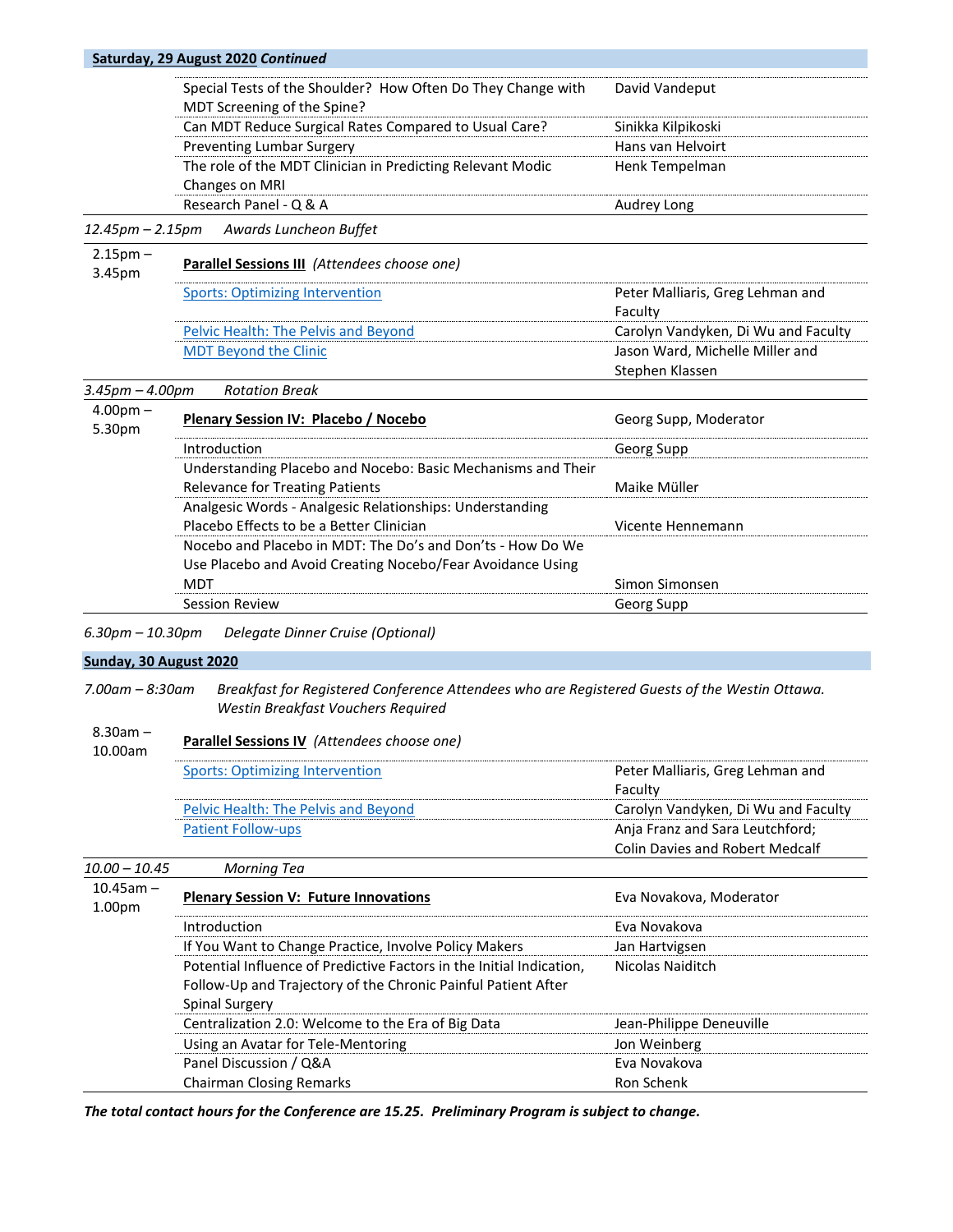## **Friday 3.00pm – 4.30pm and Saturday 8.30am – 10.00am**

#### <span id="page-2-0"></span>▪ **PAIN: FRAMEWORKS FOR IDENTIFICATION Description**

Many clinicians do not have a routine /standard way to assess for psycho social factors – What are some things that clinicians can consider that will aid in this issue from both the assessment standpoint & then what can we do with that information for treatment. The two workshops will focus on a framework and sociological approach and aid the clinician in measurement and assessment strategies.

## **Yannick Tousignant-Laflamme: General view of chronic pain through a framework**

- **·** Introduce the pain and disability Drivers management model
- **·** Present a role to provide a framework for the diagnosis… leading to a more appropriate Dx that accounts for the complexity of LBP (for example). Thus, the model will dig further into it during the workshop
- **·** Discuss potential role in the solution to the way MSK pain and disability are currently managed

## **Nico Naiditch: Social Perspective of pain**

- **·** Reintroduce what the sociological approach is and the confusion that exists with the psychological approach. Use the model of Shaw and al. 2013 and illustrate each category with qualitative or quantitative examples (Social Disadvantages, social factor at work, Social factor at home and social factors at the clinic).
- **·** Review the main questionnaires and factors to which you should pay attention.
- **·** Provide some examples of existing aids in France to socially manage physical pain

## *Objectives: Upon completion of this session, participants will gain strategies to:*

- 1. Review the role of a diagnostic framework to assess and address the complexity and heterogeneity of common MSK disorders and the management of musculoskeletal pain
- 2. Discuss how this diagnostic framework may play a critical role to address the complexity and heterogeneity of common diagnostic labels.
- 3. Identify the primary social factors of chronicization
- 4. Review how social factors can aid clinical identification and the impact on the pain management effectiveness.

# <span id="page-2-1"></span>▪ **THERAPEUTIC ALLIANCE: FACTORS TO CONSIDER**

## **Description**

The practice of contemporary clinical patient care is both a science and an art. It involves not only a proposed targeted intervention being delivered but also that the relational interaction between the clinician and the patient is enhanced. The optimisation of the clinician patient interactions has been termed therapeutic alliance. MDT, utilising the evidence of the patient to inform decision making, seeking a patient specific plan of care and the promotion of selfmanagement, embodies the principles of therapeutic alliance. Having an improved understanding of the theoretical conceptualisation of therapeutic alliance, along with communication factors that are central to and correlate with enhancing alliance will give MDT clinicians improved strategies to facilitate and effect beneficial change in their patient interventions and interactions

#### **Maike Müller: Alliance**

# **Group Work – Communication:** *Margaret Campbell (New Zealand), Mark Cheel (Australia), and Ole Meyer (Denmark)*

#### **Group Work – Alliance:** *Charlotte Krog (Denmark), Steen Olsen (Denmark), and Hans Van Helvoirt (Belgium)*

*Objectives: Upon completion of this session, participants will gain strategies to:*

- 1. Have a conceptualisation of therapeutic alliance and its importance in the management of musculoskeletal disability.
- 2. Be able to discuss how communication can increase the capacity to develop therapeutic alliance.
- 3. Be able to discuss strategies to promote alliance for self-management and self-responsibility within health care provision.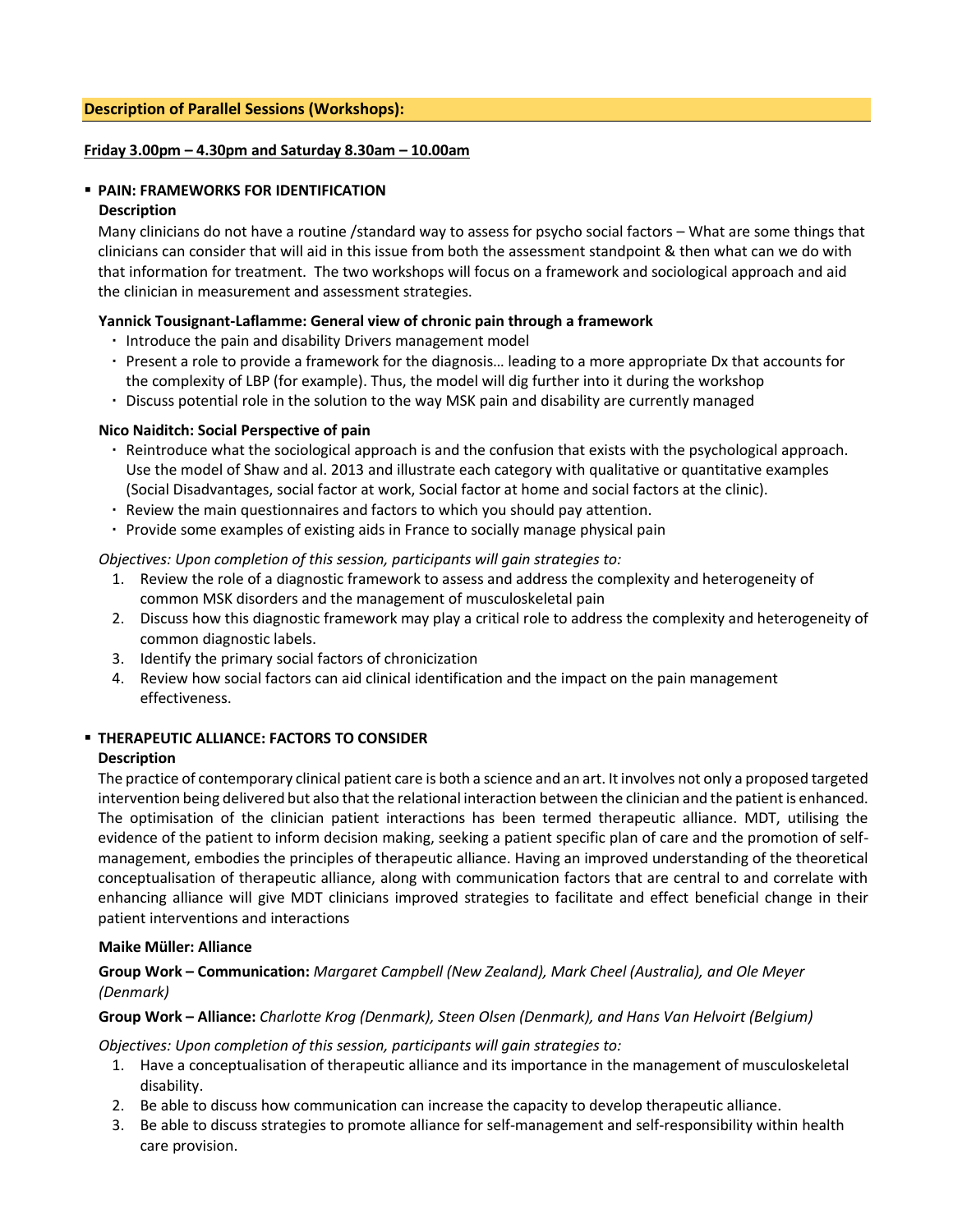## **Friday 3.00pm – 4.30pm and Saturday 8.30am – 10.00am** *continued*

- <span id="page-3-0"></span>▪ **PATIENT DEMONSTRATIONS: LUMBAR & LOWER LIMB EXTREMITY (Friday)** *Anja Franz (Canada) and Sara Luetchford (Italy)*
- **PATIENT DEMONSTRATIONS: CERVICAL & UPPER LIMB EXTREMITY (Saturday)** *Colin Davies (Canada) and Robert Medcalf (USA)*
- **PATIENT FOLLOW-UPS (Sunday)**

*All faculty as above*

#### **Description**

In these sessions, Canadian and International faculty will be assessing a range of musculoskeletal patients. There will be two clinicians assessing a patient in 45-minute demonstrations. Subject to availability, Friday will cover a Lumbar Spine and a Lower Extremities patient, and Saturday will feature a Cervical and an Upper Extremities patient. All four clinicians will review their patients on the Sunday morning.

*Objectives: Upon completion of this session, participants will gain strategies to:*

- 1. Utilize an effective MDT assessment for various regions of the body
- 2. Utilize an effective Physical Examination, including the correct use of terminology when performing Repeated Movement Testing
- 3. Review communication styles within patient interactions to create an effective therapeutic alliance
- 4. Utilize a structured review process and confirm strategies for patient self-management

## **Saturday 2.15pm – 3.45pm and Sunday 8.30am – 10.00am**

## <span id="page-3-1"></span>▪ **SPORTS: OPTIMIZING INTERVENTION**

#### **Description**

#### **Greg Lehmann: Expose or Protect**

Pragmatic application of painful exercise for hamstring related pain.

Clinical decision making, exercise selection, pain science principles and exercise progression will be covered.

#### **Peter Malliaras: Optimising Exercise Dose, Adherence and Fidelity**

The aim of this workshop is to suggest practical strategies to enhance exercise dose delivery, adherence and fidelity, which overcome potential barriers to optimal exercise dosing. Rotator cuff and Achilles tendinopathy will be used as exemplar conditions.

*Objectives: Upon completion of this session, participants will gain strategies to:*

- 1. Allow pragmatic application of painful exercise for hamstring related pain.
- 2. Assist with clinical decision making, exercise selection, pain science principles and exercise progression
- 3. Enhance exercise dose delivery, adherence and fidelity.
- 4. Overcome potential barriers to optimal exercise dosing.

#### <span id="page-3-2"></span>▪ **PELVIC HEALTH: THE PELVIS AND BEYOND**

#### **Description**

#### **Carolyn Vandyken**

Lumbopelvic pain and pelvic floor dysfunction (PFD) are highly correlated. MDT clinicians need to screen bladder and bowel function beyond cauda equina syndrome to effectively address the ever-increasing level of disability associated with chronic low back pain. Learn to use a validated screening questionnaire to ask those tough questions about bladder/bowel function, sexual function and comorbid urogynecological conditions. Central pain mechanisms also play a significant role in lumbopelvic pain and PFD which needs to be screened appropriately and integrated into a thoughtful and evidence-based treatment plan. You can't treat what you don't assess- assess lumbopelvic pain from a mechanical, pelvic health and a psychosocial perspective.